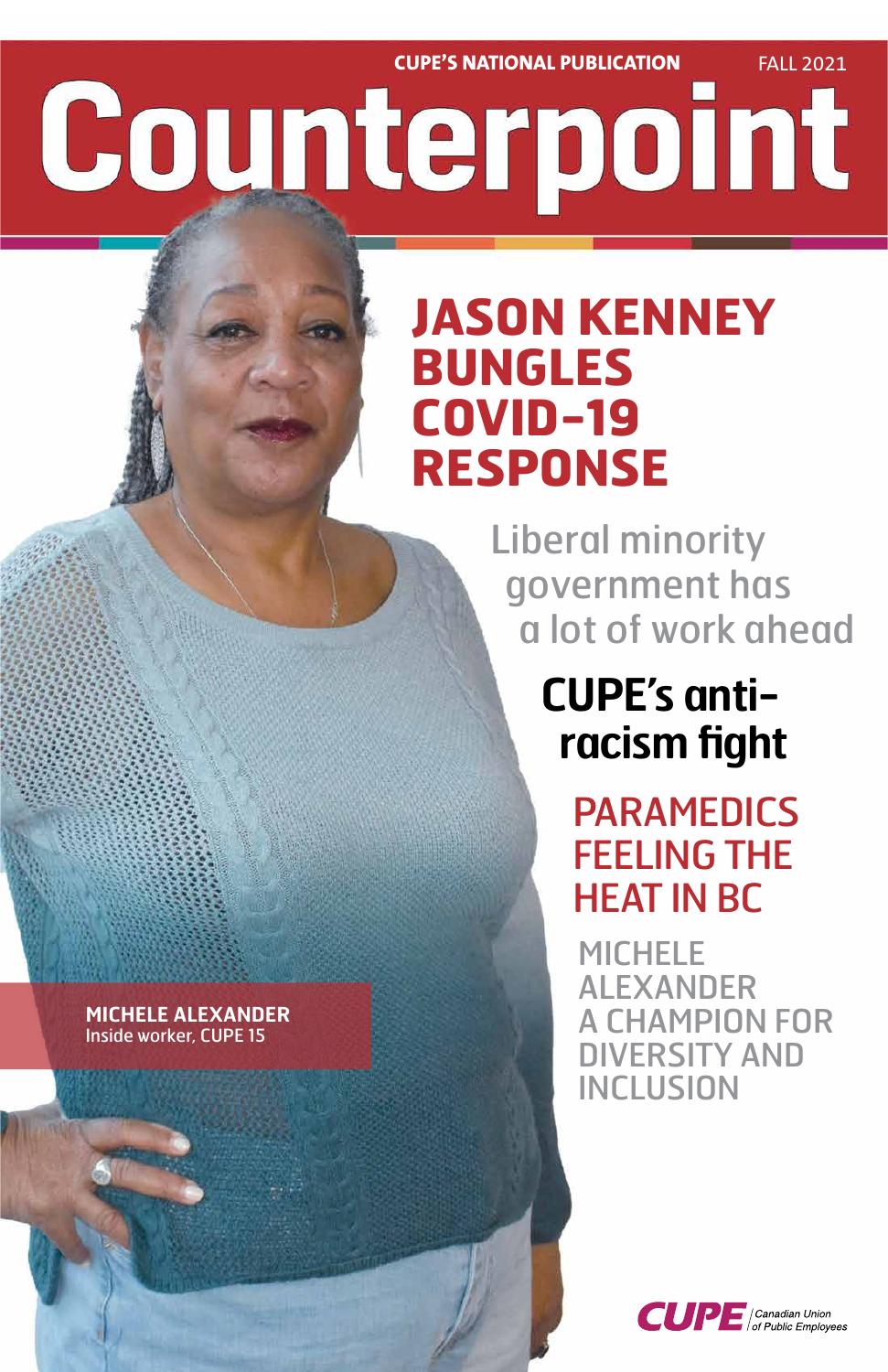Alberta Premier Jason Kenney is facing fierce criticism for his mishandling of the government's COVID-19 response. The United Conservative Party (UCP) government has struggled to get a hold on the growing capacity crisis within the Alberta health care system and delayed taking meaningful action to slow the spread of the virus.

The Premier is facing a crisis of confidence. In September, he managed to avoid a non-confidence vote from within his caucus but

his leadership remains in question.

"Jason Kenney has failed Albertans and their families. People are dying and this government is completely distracted with petty internal politics and navelgazing. Kenney has failed to keep Albertans safe; he has failed to support our economy and he has failed to demonstrate any leadership on this matter," said CUPE Alberta President Rory Gill.

Leaders from Alberta's largest unions were among the first to highlight the dire situation in Alberta and demand action from the Kenney government. In mid-September, CUPE joined the United Nurses of Alberta, the Health Science Association of Alberta, and the Alberta Union of Provincial Employees, calling on Premier Kenney to seek federal assistance from the Canadian Armed Forces. Days after the call from union leaders, and in reaction to predictions that Alberta's intensive care



The UCP caucus remains divided. Some MLAs believe the province needed harsher restrictions sooner, while others think the economy should remain completely open and the virus left to run its course. As Jason Kenney tries to manage internal caucus turmoil, his political future remains uncertain. He will face a formal leadership review earlier than planned, at the UCP's Annual General Meeting in April 2022. ■ **Cheryl Oates** 

unit capacity would soon be overwhelmed, the government announced it would accept support from the military, the Red Cross and other provinces. As public pressure grew, the UCP were forced to take additional steps.

Premier Kenney belatedly announced a provincial vaccine passport program only weeks after declaring his government would not consider one. The program is called the "restriction exemption program," and allows for fully vaccinated Albertans to continue to patronize non-essential businesses.

In addition, Alberta public sector workers will be required to submit proof of vaccination or obtain an accommodation based on the *Alberta Human Rights Act*. Public sector workers may instead produce a negative PCR or rapid test. The results are only valid within 72 hours of each scheduled workday, and the hefty cost is the personal responsibility of the workers.

Finally, in response to recent protests outside Alberta hospitals, the UCP government has expanded

the *Critical Infrastructure Defence Act* to include hospitals and other health facilities under the same protections as railways, highways, and pipelines. Individuals who violate the law by trespassing or interrupting operations could face fines up to \$25,000 or jail time; corporations could be fined up to \$200,000.

"I'm glad the government has finally taken some action, but at the end of the day it's too little, too late. The damage has been done and people have lost their lives. Jason Kenney needs to be held accountable for that," said Gill.

*"Honouring and valuing the lived experiences of Black, Indigenous and racialized members will empower our members and encourage them to use their voices." p.5 CUPE National Diversity Vice-President Debra Merrier.*

### **SHE SAID**

Union-printed on 50% recycled, 30% post-consumer waste, elemental chlorine-free paper, certified by the Forest Stewardship Council.





**2 CUPE COUNTERPOINT** FALL 2021

ISSN print 1920-2857 ISSN online 1920-2865

Counterpoint is published by the Canadian Union of Public Employees. Address all letters to the editor to: comm@cupe.ca

Publications Mail Agreement Number 40005741

Return undeliverable Canadian addresses to: CUPE Communications, 1375 St. Laurent Blvd. Ottawa, ON, K1G 0Z7

Visit CUPE's website at cupe.ca or contact us at cupemail@cupe.ca

**Managing Editor** Catherine Louli

**Communications Director** Karine Fortin

**Graphic Designer** Jocelyn Renaud

**Editorial Assistants** Céline Carré • Valérie Ménard

**Contributors** Cheryl Oates • Hugh Pouliot • Charles Brenchley • Kelti Cameron • Simon Ouellette • Adrienne Silnicki • Aline Patcheva • Dan Gawthrop

**CANADIAN UNION OF PUBLIC EMPLOYEES NATIONAL EXECUTIVE BOARD**

**National President** Mark Hancock

**National Secretary-Treasurer** Charles Fleury

**General Vice-Presidents** Patrick Gloutney • Fred Hahn • Judy Henley • Sherry Hillier • Lee-Ann Kalen

#### **Regional Vice-Presidents** Ernest Green / Newfoundland & Labrador • Nan McFadgen / Nova Scotia • Stephen Drost / New Brunswick • Leonard Gallant / Prince Edward Island • Frédéric Brisson, Carole Neill / Quebec • Michael Hurley, Candace Rennick / Ontario • Bryan Keith / Northern Ontario • Gord Delbridge / Manitoba • Kent Peterson / Saskatchewan • Rory Gill / Alberta • Barb Nederpel, Karen Ranalletta / British Columbia

**Diversity Vice-Presidents** Yolanda McClean • Debra Merrier

# **Alberta Health care crisis**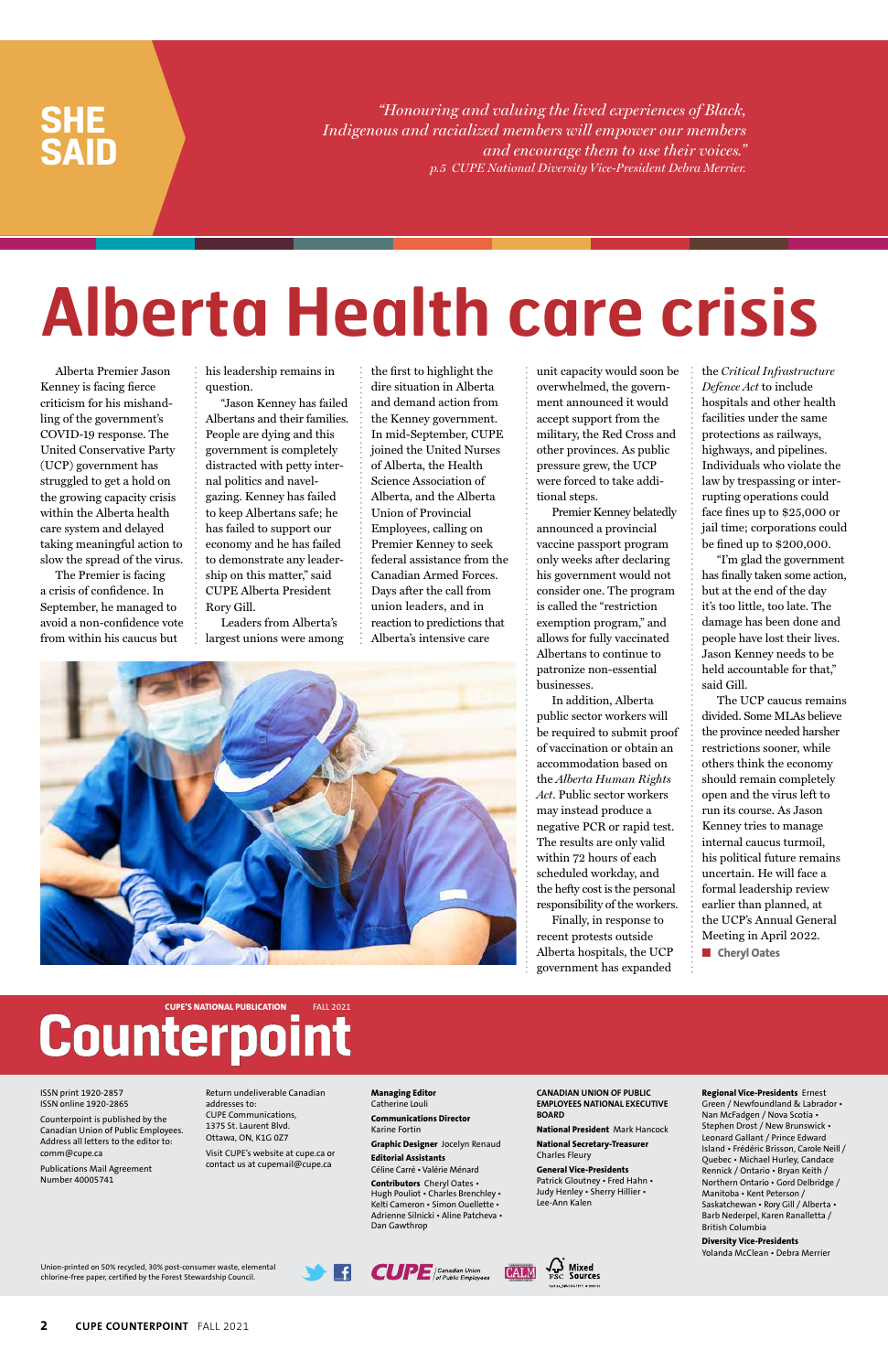#### **NATIONAL PRESIDENT** MARK HANCOCK

**Looking ahead to our first virtual National Convention** 

ime has flown by, and a lot has changed in our world since we gathered in Montreal for National Convention in October 2019. And our next National Convention is just around the corner, where we will look back on the challenges we have overcome and the road ahead for our union and our movement.

Convention is our parliament. It's where we report on our union's work since our last convention. It's where we set our priorities for the two years ahead and beyond. It's where we elect the members who will lead us through that work.

This convention, our first to be held on a virtual platform, will look a little different, and there will be a great deal of important work to do. Many folks have already had the virtual convention experience, and we are taking lessons learned from virtual events

over the past 18 months. We are working hard to make this a successful forum for serious debate and decision-making.

In addition to debate on constitutional amendments and general resolutions, we will also debate and adopt a Strategic Directions paper, as we have done since 2003. The strategic directions document outlines our plans and priorities for our union for the two years ahead.

We'll hear a report from the Safe Union Spaces Working Group, which was formed earlier this year to chart a roadmap for ending harassment and discrimination in our union. I want to



**V** oters have spoken:<br>
in electing another<br>
minority Parliament<br>
they have rejected the in electing another minority Parliament, they have rejected the backward-looking politics of the Conservatives, and they have voted to keep the Liberals on a short leash.

> extend my deepest gratitude to the women on the NEB who have taken on this important work. While they are leading the work, each of us has a role to play in ensuring our union is an open and comfortable environment for everyone.

As National President, I am committed to doing more than just supporting the women in their work. I know I have a leadership role to play in directly challenging behaviour that makes anyone in our union feel unsafe, and I am working to change the culture to one that allows everyone to feel safe.

Delegates to convention will also be asked to adopt an Anti-Racism Strategy, which sets out ten goals for CUPE to strive towards over the next six years. The goals range from boosting education efforts, to bringing an anti-racist lens to the bargaining table, to increasing representation of racialized members in leadership positions, and more. It is critical for us to adopt this policy document and move forward with this important work. Even if we can't be together in person, I am looking forward to welcoming all our delegates to convention the week of November 22.

**MARK HANCOCK ONLINE 3** twitter.com/MarkHancockCUPE

In terms of seat counts, this "new" minority Parliament will be a near-exact mirror image of the result in 2019. Voters have denied Justin Trudeau the majority he was after and sent a strong contingent of New Democrats to the House of Commons to hold the Trudeau government to their progressive promises.

"While the electoral map might look pretty similar to 2019, a lot has changed in our country and our world since then," said CUPE National President, Mark Hancock. "This election showed us a clear majority of voters want progressive action on climate and how we care for the vulnerable and underprivileged in our society."

In Canada's House of Commons, 170 votes are needed for a majority to pass legislation. The Liberals, with 159 seats, and the NDP, with 25 seats, have the votes needed for a strong parliamentary majority on issues like climate, reconciliation, and child care.

"The election is over, but the fight doesn't end here," said CUPE National Secretary-Treasurer, Charles Fleury. "We know we can count on the NDP to be a strong voice for workers and everyday people in the House of Commons."

So, where could we see the NDP play an influential role in the upcoming minority Parliament? First, we know the NDP will ensure the Liberals follow through on their promise of a national affordable child care plan. In the last minority Parliament, the NDP also made amendments to significantly improve the Liberals' climate change accountability legislation. We can

expect the NDP to continue exerting its influence and ensuring the Trudeau government follows through on promises that were shared priorities in the NDP platform.

We could also see the NDP force the Liberals' hands on some of the NDP's priorities, like a wealth tax of 1 per cent on family assets valued over \$20 million. The NDP could put pharmacare back on the table, after the Liberals left a national pharmacare program out of their platform altogether during the campaign.

But let's also remember, the Conservative Party – with 119 seats – will always be there to help indulge the Liberals' worst instincts. These two old-line parties have a long history of teaming up and letting corporations off the hook, failing Indigenous peoples, cutting health care transfers, and more.

The NDP has an important role to play in steering the course of this new Parliament towards giving everyday people the supports they need through the pandemic and the recovery that will follow.

■ **Hugh Pouliot** 



# What to expect in Canada's not-so-new minority Parliament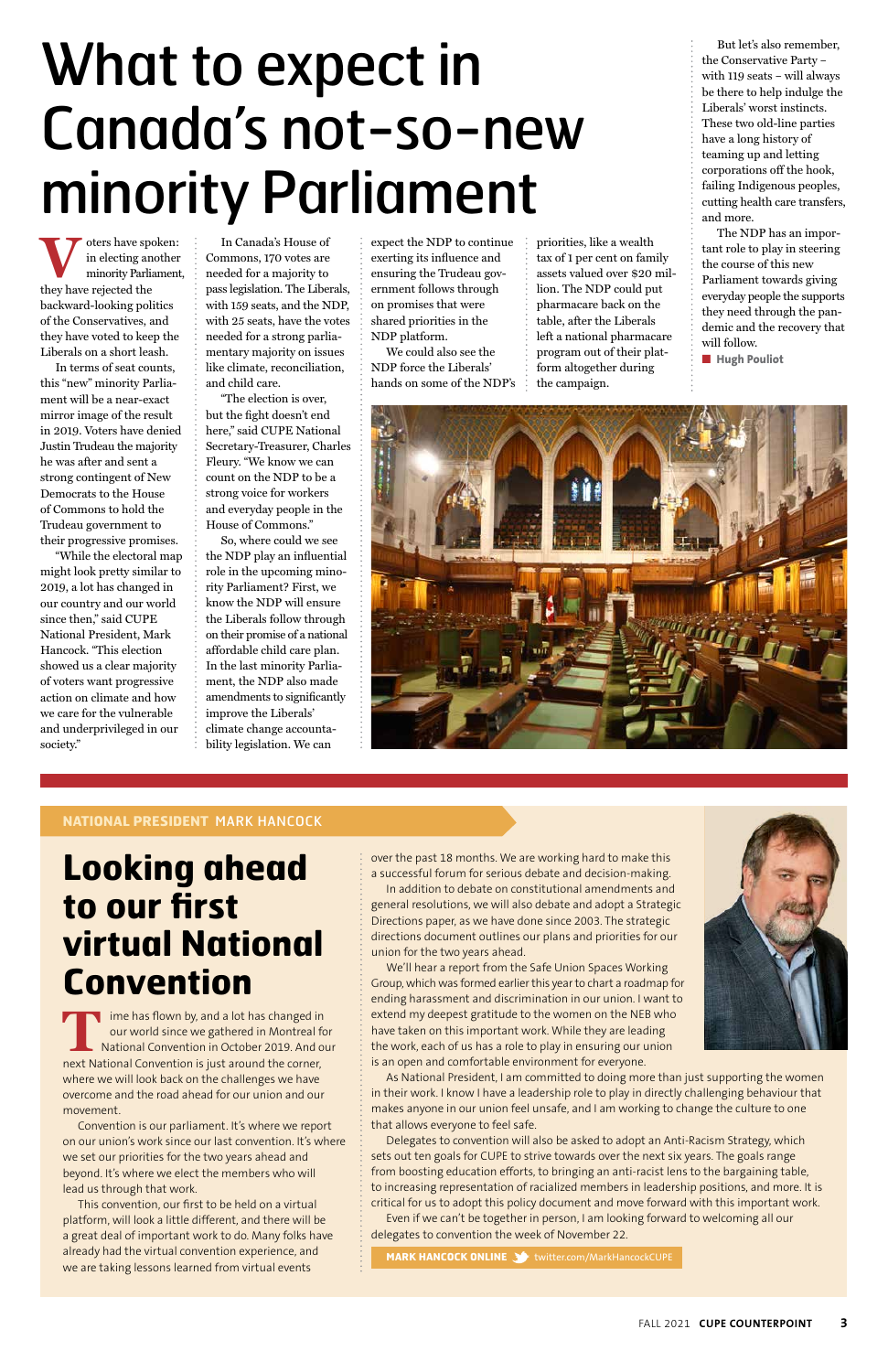*It's no accident that the COVID-19 pandemic brought with it a national reckoning about the depth of the crisis of systemic racism in Canada and around the world. The pandemic hit Black, Indigenous and racialized communities hardest – but as they fight back, more and more people are pledging to stand with them.* 



# **CUPE's plan to fight racism at work and around the globe**

"People across this country are waking up to the reality of systemic racism and joining social movements to fight it," says Don Monroe, Co-Chair of the CUPE National Indigenous Council. "People are outraged and they want change. They know what we have been talking about is true."

#### **CUPE has a long and proud history of fighting racism.**

Recognizing the work to combat racism in all its forms is never complete, CUPE is moving ahead with a new Anti-Racism Strategy

that builds off the Workplace Racism Policy we adopted at our 1999 National Convention. Delegates will have an opportunity to discuss and adopt the Strategy at our upcoming National Convention.

The Anti-Racism Strategy is borne from a recognition that we cannot achieve economic and social justice without achieving racial justice. These struggles are one and the same.

Most importantly, the Strategy is rooted in the knowledge and experience of CUPE members. Over

the past year, consultations have taken place around the country, seeking input specifically from Black, Indigenous and racialized members across Canada. The National Indigenous Council and National Rainbow Committee held consultations too.

Those consultations provided opportunities for CUPE members to share stories about their lived experiences of racism inside and outside the union, including anti-Black racism, anti-Indigenous racism, anti-Asian racism, Islamophobia and anti-Semitism. Members also talked about how the rise of white supremacist movements in Canada and around the world is making an unjust and unacceptable situation even worse.

They also highlighted opportunities for change and showed a path forward that honours the experiences of members and empowers

**4 CUPE COUNTERPOINT** FALL 2021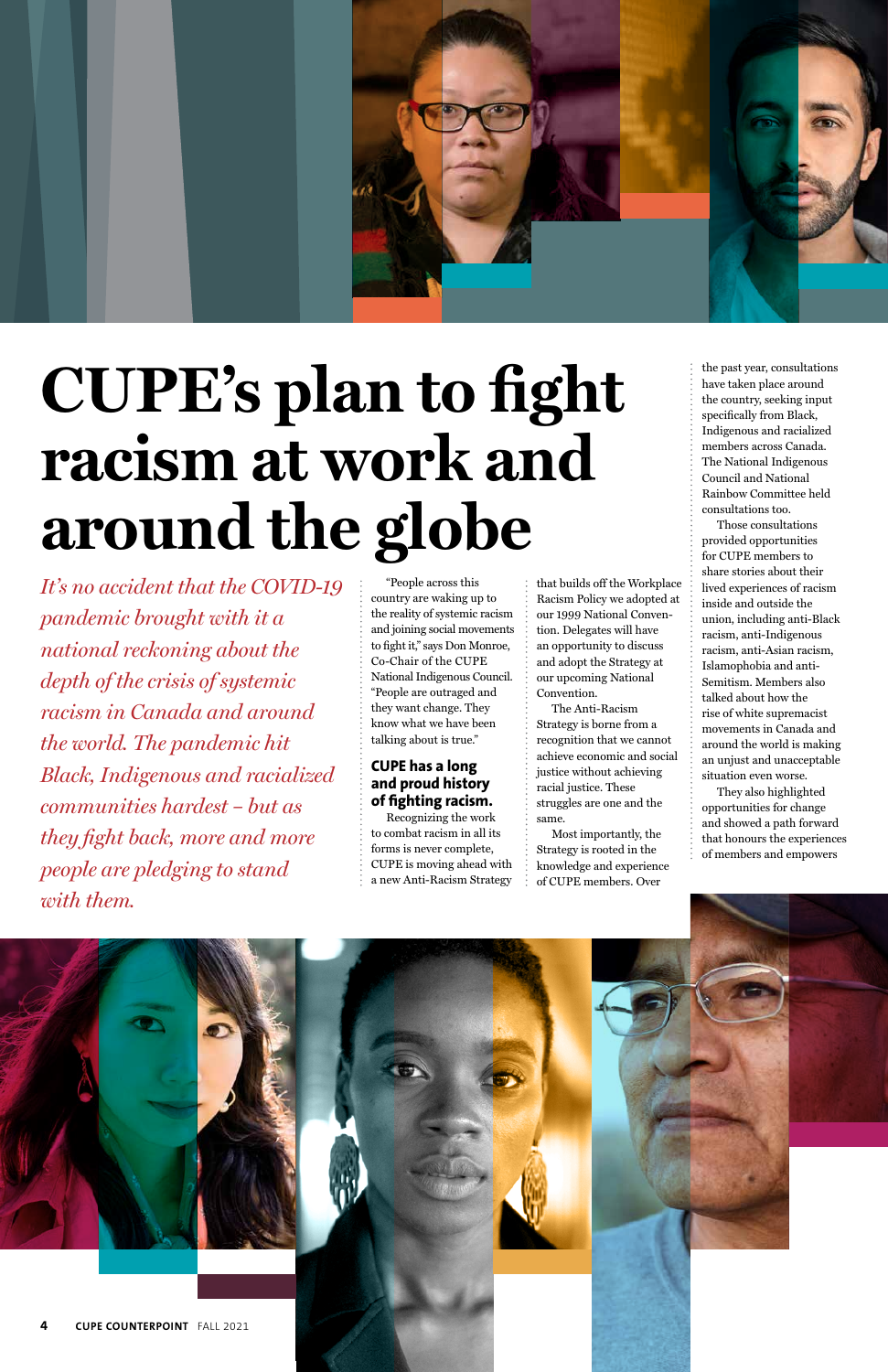

them to become the leaders of change in our union and our communities. "Honouring and valuing the lived experiences of Black, Indigenous and racialized members will empower our members and encourage them to use their voices. We need their vital perspectives in our movement," says CUPE National Diversity Vice-President Debra Merrier. "Let's walk the talk!"

The Anti-Racism Strategy outlines ten goals for CUPE to pursue in the fight to dismantle systemic racism and achieve a more just and more equal society. The goals range from changing CUPE's internal policies and structures, to advancing anti-racism approaches in our bargaining and organizing, to taking political action and partnering with anti-racism movements in Canada and across the globe.

Together, the goals provide a six-year road map for challenging racism and implementing anti-racist practices in workplaces, our union, and our communities.

One of the biggest challenges the Strategy looks to address is the question of representation in leadership. "The fight to end systemic racism has to be led and organized by grassroot members," notes CUPE National Diversity Vice-President Yolanda McClean. "Although we have the skills and the ability to do the work, we are passed over for many opportunities. We don't see ourselves reflected enough in leadership, and it's unacceptable."

 To learn more about the Strategy and to read all ten of the goals, visit the Anti-Racism Strategy at **cupe.ca**. ■ **Hugh Pouliot** 

Representation matters, and it is vital for members to see themselves reflected in their leadership. The Strategy lays out several initiatives for CUPE and our locals to elevate and support more Black, Indigenous and racialized members into positions of leadership.

The Strategy also calls

on CUPE to recognize the power we have at the bargaining table to address workplace inequities and precarious work, which disproportionately affects racialized workers.

Our Strategy calls on CUPE to bring an anti-racist approach to administering and enforcing our collective agreements, to empower members to come forward with experiences of work-

> As Michele reflects on her more than two decades of activism at CUPE, she recognizes that the path to combatting racism is long. "We still have a long way to go to fight racism within our union, but I am confident we are on the right track." ■ **Charles Brenchley**





place racism. We know racism isn't always overt – it often lurks under the surface. Our leaders need to know how to use every option in our collective agreements to support our members as racism hurts and can have severe implications of racial trauma.

"Many of our collective agreements already provide not just protection but also

education and training for everyone to help combat racism and other ism's in the workplace," says Leo Cheverie, a member of the Indigenous Council. "Let's make sure we enforce these provisions."

*Michele Alexander is a proud CUPE 15 member, representing close to 10,000 inside workers at the City of Vancouver.* 

Michele was born in Canada, and grew up in the United States during the 60s and 70s. She is no stranger to racism. She watched her mother get passed up many times for different employment opportunities based on her race. "When I returned to Canada as a single mother, I realized that racism was still very present, and I wanted to call it out wherever I could," said Alexander. "Having stable and secure employment has allowed me to have a louder voice and encourage others to speak up as well."

Deeply involved with CUPE's work since she joined her first strike 21 years ago, Michele has served as CUPE BC Diversity vice-president and has been a long-standing member of the National Rainbow Committee. She cherishes her time as a member facilitator, always striving to bring people together and build solidarity.

As a member of the Rainbow committee, Michele is proud of her contributions to the work being done around CUPE's anti-racism strategy. "Black, Indigenous and racialized workers are often stuck in precarious jobs despite their education, skills, and experience. That precarity weakens workers, our union, and our communities. With this anti-racism strategy, we are building capacity to expand opportunities for CUPE members and their families."

#### PROFILE MICHELE ALEXANDER

## A champion for diversity and inclusion within CUPE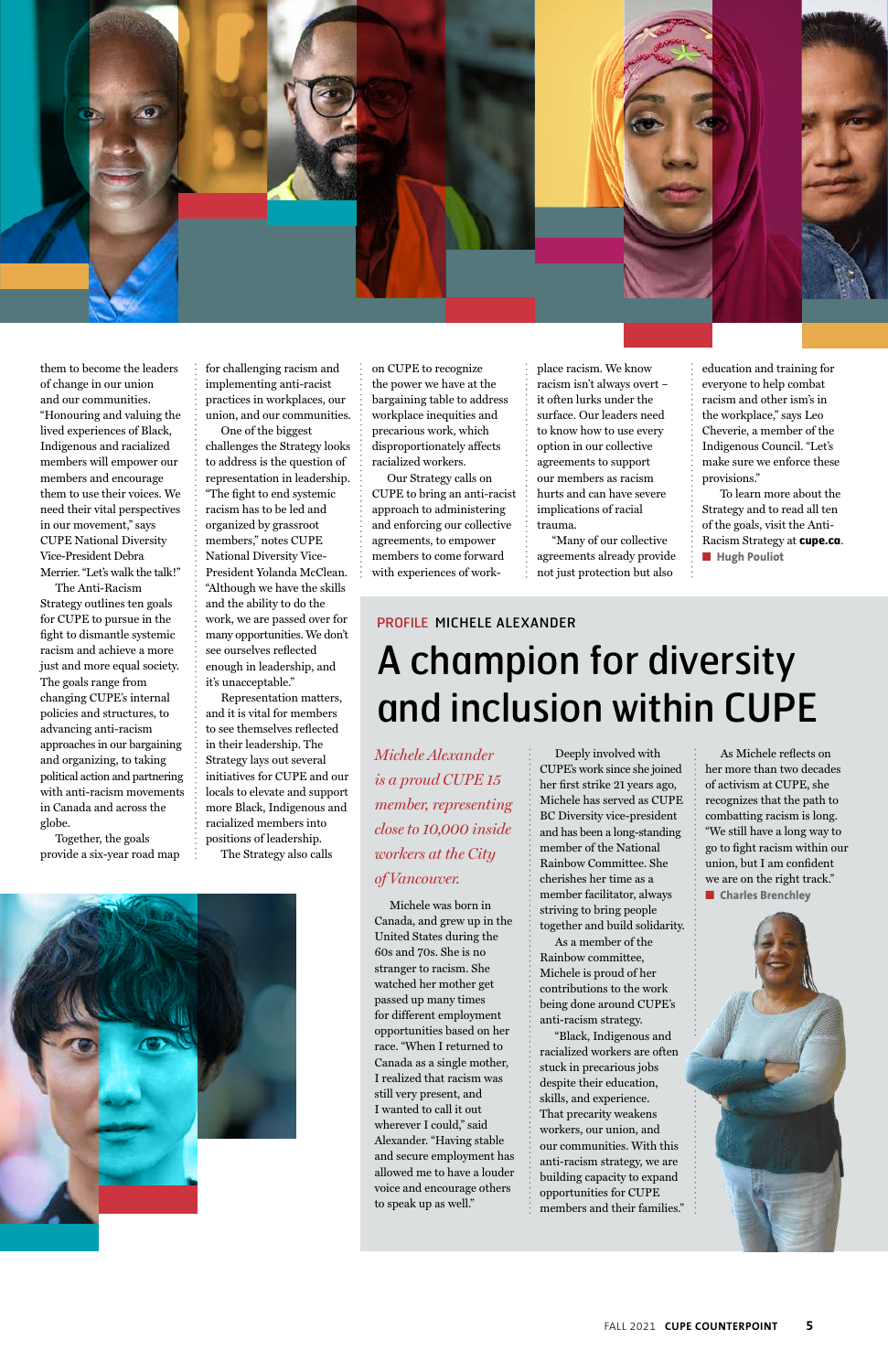The model, known as "blended finance," uses taxpayer money that has been earmarked for foreign aid to attract and subsidize private investment in projects that claim to promote sustainable development. This model, and the predatory investors that benefit from it, are responsible for the climate crisis and the crisis of inequality in the first place.

We will not be fooled. CUPE is part of the Blended Finance Project, a coalition

opposing Canada's push to privatize international aid. European countries have pushed blended finance for over a decade, and our Liberal government has jumped on board in the name of the United Nations Sustainable Development Goals (SDGs). The SDGs are an ambitious set of targets to end poverty and advance economic, social, and environmental development. UN member countries have promised to meet these goals by 2030.

The European track record shows blended finance has failed to support countries and people who need it the most. Even though there is plenty of evidence that privatization has failed in Canada and around the world, the Canadian government is doubling down on exporting it. In 2017, the Liberals established a federal agency to facilitate international privatization deals called FinDev Canada. Canada is also one of the main sponsors of the Convergence Platform, a global organization facilitating these schemes, headquartered in Toronto.

Sustainable development through the lens of 'blended finance' is big business. This includes major contracts for what is referred to as "green" infrastructure such as renewable energy and water, and energy infrastructure.

The privateers declare the Sustainable Development Goals is what will close the funding gap and achieve the goal to alleviate poverty. In fact fair taxation and equitable redistribution of global wealth would erase the gap. But it's clear this is not something the corporate sector is interested in.

As we look towards a post-pandemic world, we must join the international community to stop the private sector from profiting off of growing global needs.

"Civil society organizations in the Global North need to hold accountable their governments for what is done in their name in the Global South" Masaya Llavaneras Blanco told

s of late October,<br>the 780 SAQ<br>(Quebec's crown<br>corporation liquor stores) the 780 SAQ (Quebec's crown

participants in a recent webinar organized by the Blended Finance Project. The Development Alternatives with Women for a New Era (DAWN) is a network of feminist scholars, researchers and activists from the economic South working for economic and gender justice and sustainable and democratic development. Blanco, who works with DAWN, said "civil society organizations from wealthy and less wealthy and developing regions must build bridges and work together in coalition…there is a long history of transnational social movements that I think we can build on."

CUPE supports progressive taxation of corporations and the wealthy and eliminating tax breaks and other incentives for corporations. These measures will help drive an equitable and resilient pandemic recovery that lets governments strengthen their public services and not rely on foreign investment.

■ **Kelti Cameron** 



The federal Liberal government is promoting a privatization scheme that uses public funds to help private investors profit from the global need to end poverty, address climate change and tackle inequality.



### Global Justice **Blended finance scheme uses taxpayers money to fund private profit**

### Government of New Brunswick prohibiting land acknowledgements an affront to reconciliation efforts

In October, the Government of New Brunswick issued a memo prohibiting government employees from making land acknowledgments.

"Any attempt to discipline our members for making land acknowledgements will be met with grievances," said Steve Drost, President of CUPE New Brunswick. "This is an unconscionable directive that flies in the face of reconciliation. It is an example of how governments undermine Indigenous sovereignty.

CUPE NB expressed profound disappointment in the Government of New Brunswick's memo and supports our members' efforts to further the goals of reconciliation by making land acknowledgements.

The union affirms the right of our members to use the words unceded or unsurrendered to describe the lands upon which we live. "The government memo infringes on our members' right to free expression, and it attempts to pit public sector workers against Indigenous communities," added Drost.

"That New Brunswick exists on unceded and unsurrendered lands of the Mi'kmaq, Wolastoqey and Peskotomuhkati is not up for debate – it is a fact," he said.

"On behalf of the 28,000 CUPE members of New Brunswick, many of whom are Indigenous, the union affirms our solidarity with Indigenous communities in New Brunswick in their struggle for justice," Drost said.

■ **Simon Ouellette**

#### **6 CUPE COUNTERPOINT** FALL 2021

warehouse workers and those responsible for delivering bottles across Quebec have voted 94% in favour of pressure tactics up to and including strike action. This will lead to the disruption of the supply chain leaving SAQ stores high and dry.

"Management has forced us to go the strike route. The lack of respect for the membership is such that SAQ cannot retain its staff. Their salaries are no longer

competitive, and those remaining behind have to work so much overtime that their health and safety are

at risk," said Joël Latour, president of CUPE 3535. SAQ sales are \$4 billion annually, and close to \$2 billion is sent to the government to finance our public services.

"We are a crucial link in the chain that drives this Crown Corporation, and we are the least well paid overall. Something must be done to rectify this situation. The members are mobilized, motivated and ready to go if necessary," added

Michel Gratton. The union claims that management's unwillingness to listen at the bargaining

table is unacceptable, particularly in the wake of the very difficult year and a half everyone has been through. Recall that the SAQ was designated an essential service during the pandemic, and all members of CUPE 3535 went about their work unrelentingly under very trying conditions. The last collective

agreement expired on April 1, 2021.

■ **CUPE Quebec**

# **Quebec liquor stores to be left high and dry!**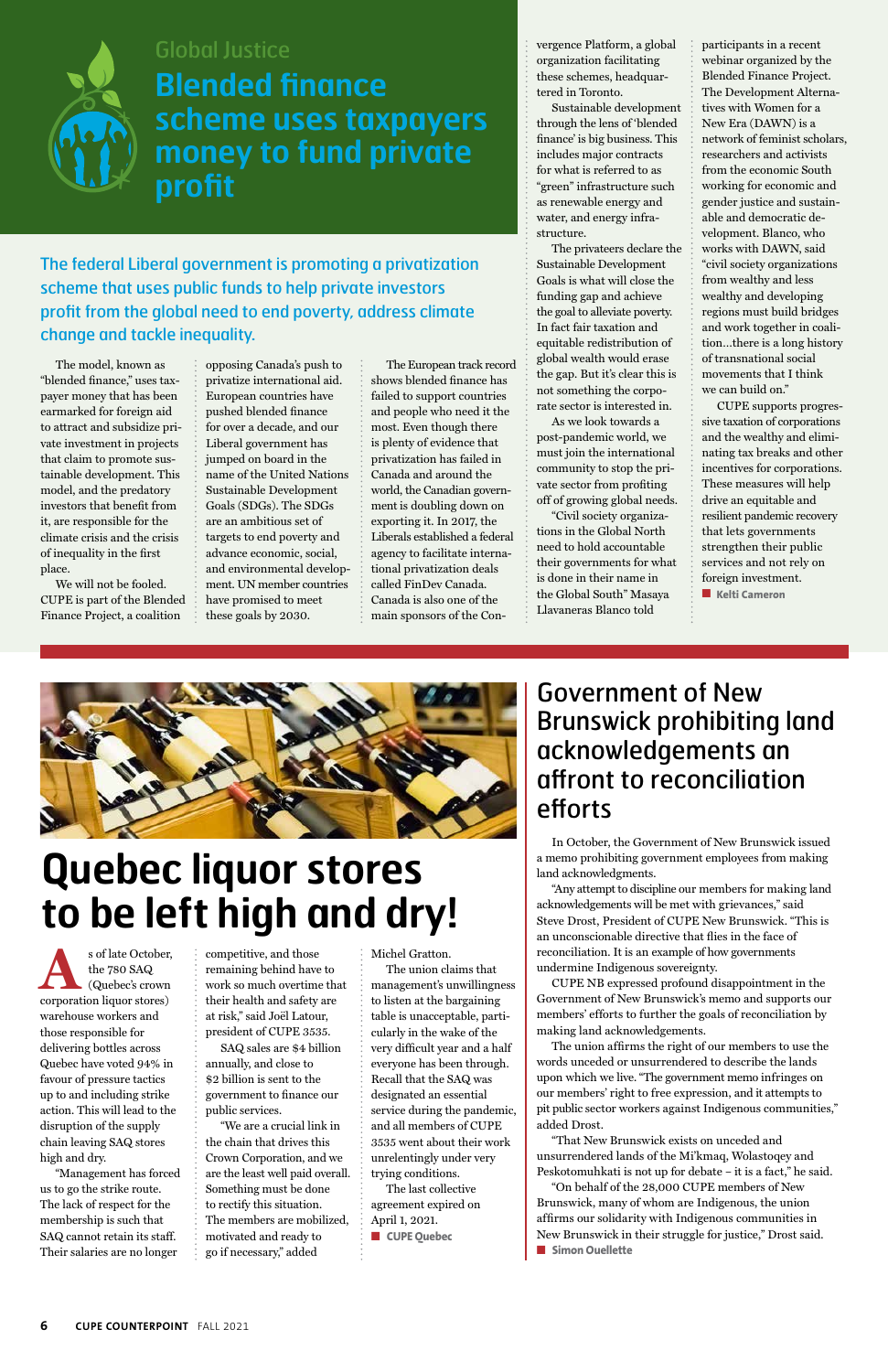In the last two years, CUPE has faced unprecedented challenges caused by the COVID-19 pandemic. Fortunately, CUPE was in good financial shape when the crisis hit.

But with thousands of members laid off, we were losing millions of dollars in revenues. To maintain the servicing and supports to our locals and members and balance the books, every budget line was reviewed.

Thanks to the dedication of our leaders, members, and staff, we found creative and innovative solutions to deal with our new reality. As a result, we identified significant savings in our operations for 2021. And because our collective resilience is unparalleled, CUPE still has the resources needed to back the important fights our 700,000 members take on.



I In September, I presented my last report to the<br>
National Executive Board as your National Secretary<br>
I have decided to retire after the national convention in n September, I presented my last report to the National Executive Board as your National Secretary-Treasurer. After careful and considerable reflection, November. After 10 years in office, it is time for me to go back home to Québec.

> As we prepare to rebuild in the post-pandemic world, I am extremely proud of the work we have done together. I know that CUPE will continue its mission of working toward a brighter and more prosperous future for all CUPE members and their communities across Canada. In solidarity,

**CHARLES FLEURY ONLINE** twitter.com/CUPENatSec



### **Leaving CUPE on solid financial ground**

Since my first election in 2011, I have had the honour and privilege to serve CUPE in this role, working with you to support thousands of workplace struggles, campaigns, legal battles, coalitions, and community events. These ten years have been some of the most rewarding and challenging of my life, and I am proud to leave CUPE on solid financial ground.

> workers simply can't afford poverty wages," said Lee-Ann Lalli, Co-Chair of CUPE's National Child Care Working Group. Child Care activists anxiously await the return of Parliament and the announcement of the Cabinet. The Throne speech and Ministerial mandate letters will set the stage on the work being committed to and the areas where activists and the NDP will need to push to build a truly affordable, accessible, universal, child care system for all. ■ **Adrienne Silnicki**

Prior to the fall federal election, the Liberal government was quickly signing bilateral agreements with provincial and territorial governments for a universal child care program. To the delight of child care activists, pen was finally being put to paper to make \$10 a day (on average) child care a reality, albeit not until the end of December 2026. Each province who signed an agreement agreed to a fifty per cent reduction in the cost of care by the end of 2023.

 When the writ dropped in early August, New Brunswick, Ontario,

Alberta, Northwest Territories, and Nunavut were left without a signed child care agreement. As the Conservative Party rose in the polls, people began to worry that the 50-year promise of universal child care was once again going to be placed on hold. Fortunately, child care is still on the federal government agenda. "With another Liberal minority government, child care will need strong friends to hold the Liberals to their promise. Fortunately, the NDP have enough seats in the house to give the Liberals the votes (and the

pressure) they will need to build a strong program for everyone," said Margot Nickerson, co-chair of

CUPE's National Child Care Working Group.

The work for child care activists is not over. While it is great the news that a universal program is pending in many provinces and territories, there have been no guarantees that workers' wages will be improved. Child care workers have had their pay tied to child care fees for decades. If the governments do not dismantle this payment structure, workers will not see the raise in pay

they desperately need and deserve. According to Statistics Canada data from 2015, child care workers make less than half (\$24,100 annually) of the average national income for workers in all other occupations. A report released by Statistics Canada in June 2021 showed that child care employment had declined by 21 per cent since the previous year and there is a concern those workers will not return to the sector. "Child care is already severely understaffed, if we want to create universal child care, we need to offer a decent wage. Child care

# **A Liberal minority government and the future of child care in Canada**